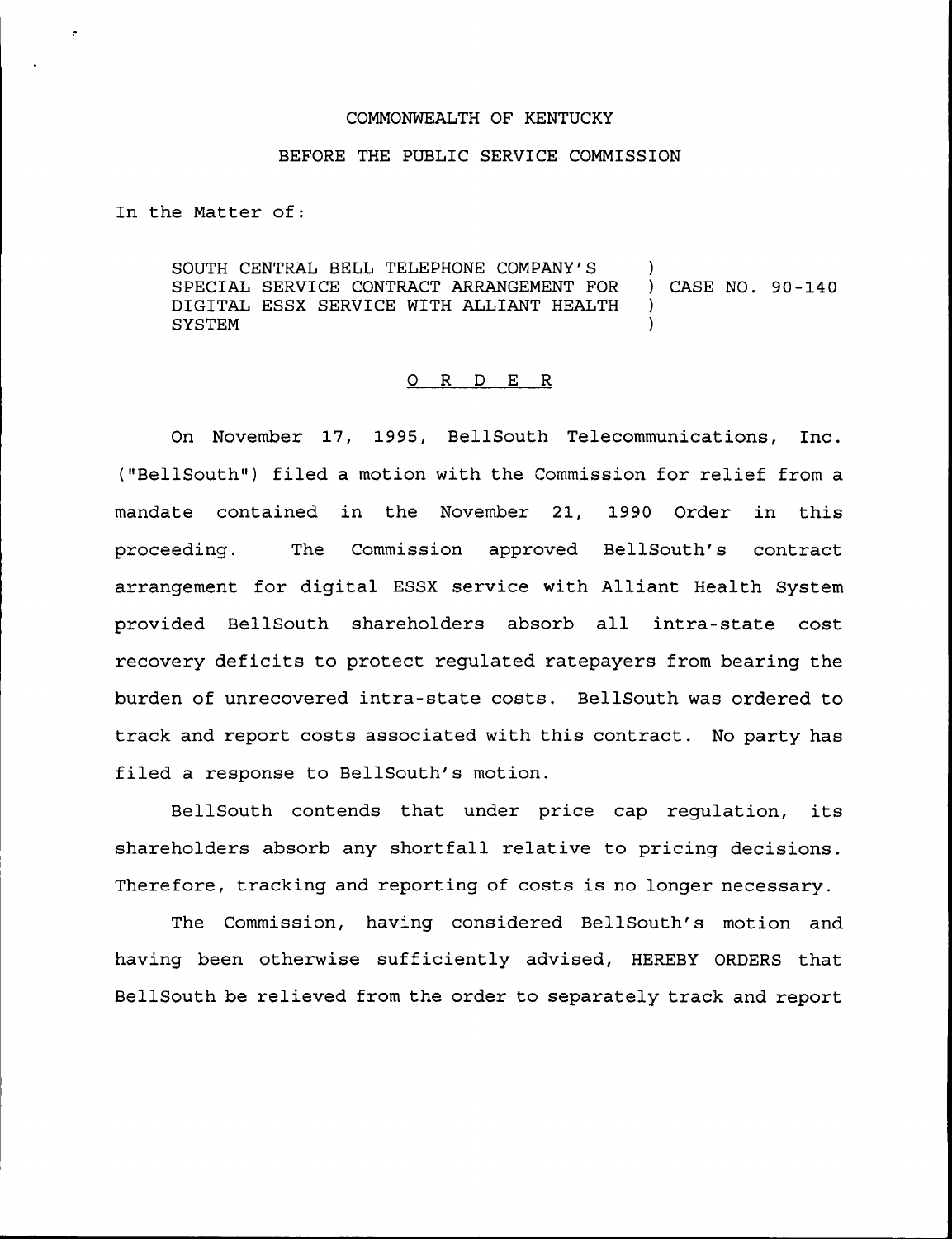costs associated with the Alliant Health System's ESSX service contract.

Done at Frankfort, Kentucky, this 3rd day of January, 1996. PUBLIC SERVICE COMMISSION

Rrea that A man

Vice Chairman

**Commissioner** 

ATTEST:

×

<u>ills</u> Executive Directo